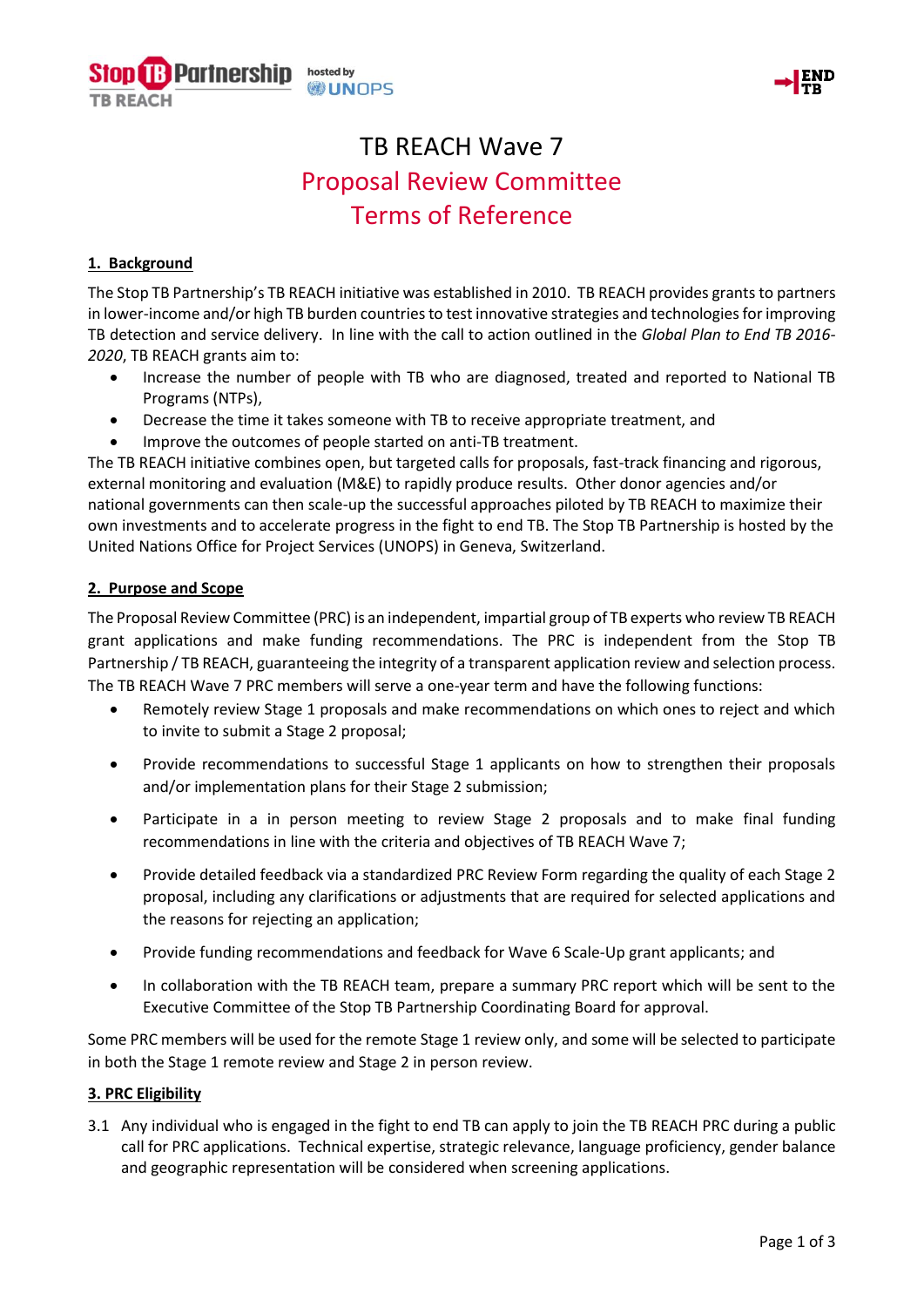



Individuals from the Stop TB Partnership, UNOPS and/or TB REACH's external monitoring and evaluation team are not eligible to apply for the PRC.

3.2 PRC members should be available for the following dates:

- from 15<sup>th</sup> April to 19<sup>th</sup> May for the stage 1 remote review. This will involve participation in at least 2 teleconferences plus reviewing applications.
- from 15<sup>th</sup> July to 5<sup>th</sup> August for the stage 2 remote screening to prepare for the in-person meeting.
- from 25<sup>th</sup> August to 9<sup>th</sup> September: in-person PRC meeting (location and exact dates to be confirmed)

# **4 PRC Composition**

- 4.1 The TB REACH PRC is re-constituted before the launch of each funding cycle. Existing PRC members may be reappointed by the Stop TB Partnership's Secretariat and may serve an unlimited number of terms.
- 4.2 The TB REACH PRC meeting will be led by a Chair, selected by other PRC members.
- 4.3 TB REACH PRC members will serve in an individual capacity, not as representatives of any organization by which they are employed.
- 4.4 TB REACH PRC members are not at liberty to nominate a replacement if they are unable to accommodate to the PRC work plans and/or to attend PRC meetings.
- 4.5 The working language of the TB REACH PRC is English.

#### **5 Qualifications**

- 5.1 Advanced university degree (master's or equivalent) in public health, natural science, medicine, social science, political science, gender studies, international relations or relevant disciplines or a first university degree (bachelor's or equivalent) in the above subject areas combined with two additional years of relevant experience to substitute for the master's degree
- 5.2 A minimum of five (5) years of experience after achieving a master's degree or seven (7) years after achieving a bachelor's degree in delivering health services, support to patients, or technical assistance related to global health and development.
- 5.3 Significant experience in TB case detection, disease surveillance, monitoring and evaluation (M&E) of TB programs, TB/HIV, MDR-TB, patient support/advocacy, pediatric TB, mHealth/ICT, TB diagnostics and radiography, community engagement, laboratory systems, private sector engagement, gender and/or other similar/related disciplines.
- 5.4 The Wave 7 funding cycle will be more strenuously focused on empowering women and girls and as such, TB REACH is looking for experts with knowledge of TB, but also with a strong background in women's empowerment across multiple action areas, including health, community engagement, economic achievement, and organizational capacity development.

## **6. Ethics and Conflict of interest**

- 6.1 All applicants will have to submit a declaration of interest at the time of the PRC call for nominations. In line with UNOPS Ethics Policy, all UNOPS personnel have the obligation to disclose actual or potential conflicts of interest.
- 6.2 All TB REACH PRC members sign UNOPS Confidentiality/No conflict of interest affidavits before reviewing any grant proposals.